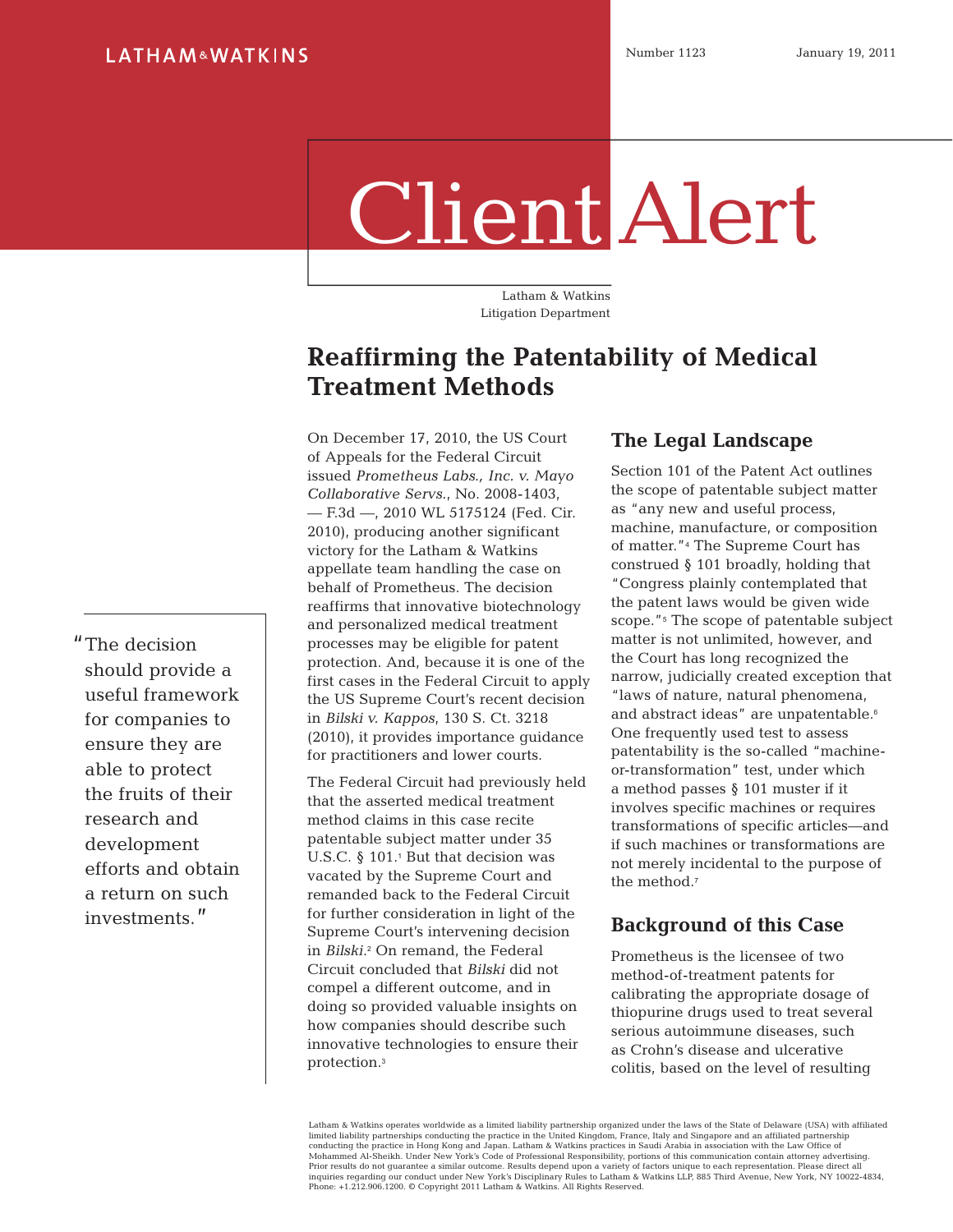metabolites in the patient's body.8 After Mayo Medical Laboratories announced its intention to sell a competing test that relied on Prometheus's invention, Prometheus sued Mayo for patent infringement.<sup>9</sup>

The district court held that Mayo's test literally infringes Prometheus's patents, but subsequently concluded that Prometheus's patents were invalid under  $\S$  101.<sup>10</sup> According to the district court, the patents fail to claim patentable subject matter and instead claim mere "natural phenomena" in the form of naturally occurring correlations between metabolite levels and therapeutic efficacy or toxicity. The district court dismissed the initial elements of the claim (administering thiopurine drugs and determining the resulting metabolite levels) as mere data gathering, and concluded that the final element (being warned of a potential need to change dosage if the metabolite levels are outside a specified range) was, standing alone, an unpatentable "mental step."11 The district court also found that enforcement of the patents would preempt all practical uses of a natural correlation between metabolite levels and drug efficacy or toxicity.<sup>12</sup>

Prometheus retained Latham & Watkins to appeal the district court decision. In 2009, after briefing and argument, a panel of the Federal Circuit unanimously reversed the district court's judgment and upheld the claims' validity.13 The court of appeals found that the claims' "administering" and "determining" steps are transformative and not mere data-gathering, and held that the claims do not wholly preempt a naturally occurring phenomenon.<sup>14</sup>

Shortly afterwards, the Supreme Court granted certiorari in *Bilski* to consider the proper test for patentability of process claims under § 101. The Court's decision to review Bilski got widespread media attention and many observers predicted that the Court would use the case to restrict the patentability of "business method" claims. After review,

however, the Court reaffirmed that § 101's terms are "'expansive'" and that "'Congress plainly contemplated that the patent laws would be given wide scope'" to encourage innovation.<sup>15</sup> Further, although the Court recognized the three "specific" (judge-made) exceptions to § 101's "broad patenteligibility principles"—*i.e.*, for laws of nature, physical phenomena and abstract ideas—the Court reiterated that "'an *application* of a law of nature or mathematical formula to a known structure or process may well be deserving of patent protection.'"<sup>16</sup>

The Court rejected the Federal Circuit's use of the machine-or-transformation test as the *exclusive* test of patentablity under § 101 as too restrictive, but at the same time confirmed that machineor-transformation remains a very important—and potentially dispositive— "'clue to the patentability of a process claim.'"17 The Court rejected the suggestion that business method claims are categorically excluded from patenteligibility.18 Eschewing nonstatutory bright lines, the Court emphasized the case-by-case nature of the § 101 inquiry. Applying well-established principles, the Court limited its holding to the specific claims at issue (which pertained to a business method merely directed at the concept of risk hedging), in ruling that those claims were too abstract to be patentable.<sup>19</sup>

The Supreme Court then vacated and remanded the *Prometheus* case back to the Federal Circuit for "further consideration in light of *Bilski*,"20 along with another case involving a different set of medical methods found *not* patentable under § 101.<sup>21</sup>

# **The Recent Federal Circuit Decision**

After both sides filed supplemental briefs addressing the impact of *Bilski* on the case, the Federal Circuit decided once again (albeit with a different panel) that Prometheus's methods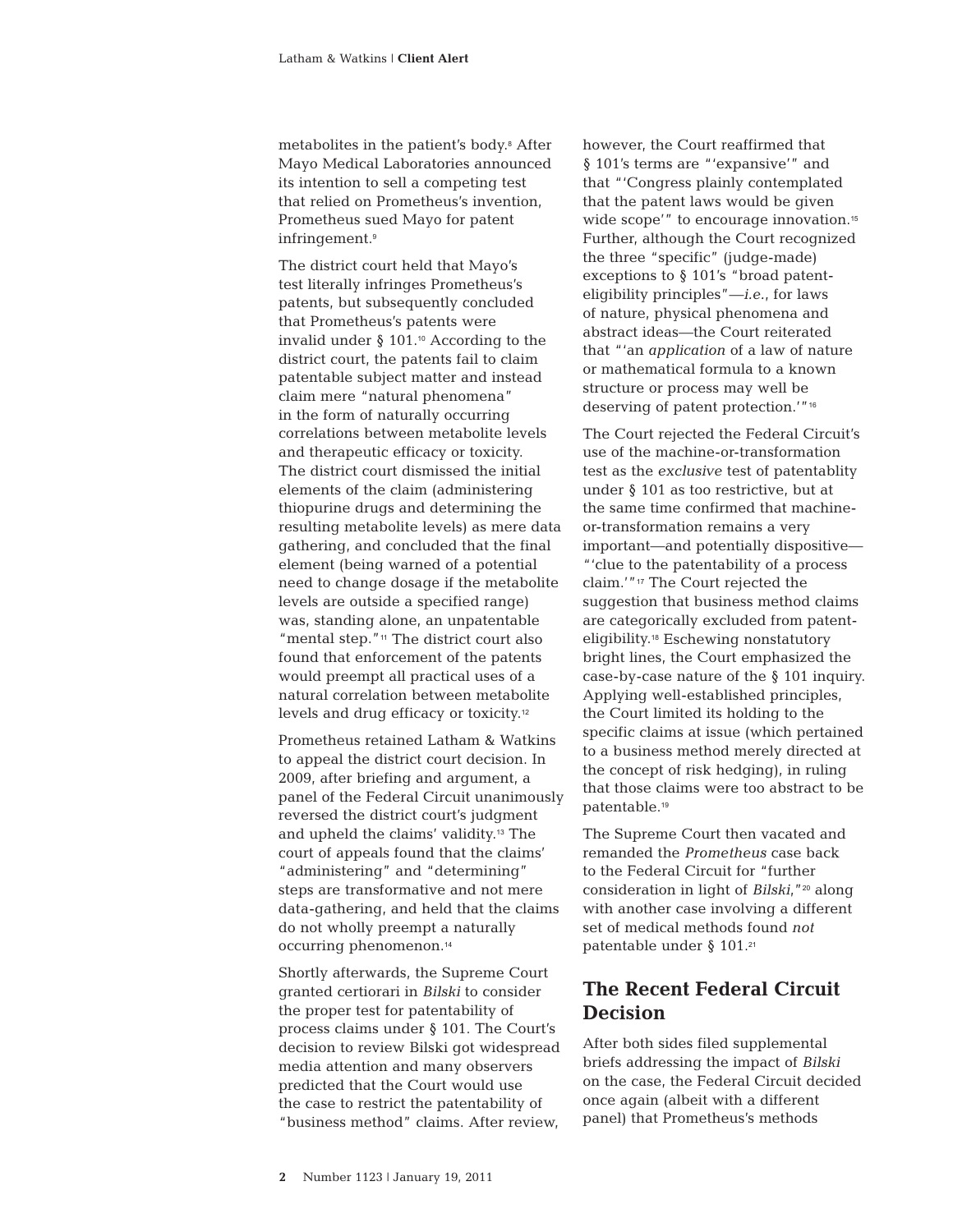are patentable under  $\S$  101.<sup>22</sup> The court concluded that *Bilski* "did not undermine [the court's] preemption analysis of Prometheus's claims" and "did not disavow the machine-ortransformation test," but merely rejected it as the "definitive test."23 The court reaffirmed that, even aside from the machine-or-transformation analysis, Prometheus's claims do not improperly preempt natural principles or laws of nature.

*First*, the court explained that Prometheus's "claims are drawn only to a particular application of [a natural phenomenon] as in *Diehr*" rather than to a natural phenomenon itself ("the patenting of which would entirely preempt its use as in *Benson* or *Flook*").<sup>24</sup> The court rejected Mayo's preemption argument, observing that, under Mayo's analysis, "quite literally every transformation of physical matter can be described as occurring according to" and preempting "natural processes and natural law."<sup>25</sup>

*Second*, the court found that the machine-or-transformation test "leads to a clear and compelling conclusion … that the present claims pass muster under  $\S$  101."<sup>26</sup> The court reaffirmed its prior holding that the claims at issue "transform an article into a different state or thing" and that the transformation is "central to the purpose of the claimed process" as required by the machine-or-transformation test.<sup>27</sup> The physical step of "administering" the drug to the patient is "not merely data-gathering but a significant transformative element of Prometheus's claimed methods of treatment."<sup>28</sup> The key transformation, the court explained, "is of the human body and of its components."29 The court similarly held the "determining" step to be transformative, finding that "[s]ome form of manipulation" is required "to extract the metabolites from a bodily sample

and determine their concentration."<sup>30</sup> The court also reaffirmed that the transformative processes are not "merely insignificant extra-solution activity," but rather are "central to the claims."<sup>31</sup>

*Third*, the court made clear that having a final mental step did not negate the patentablity of the claim.32 The court found that "[n]o claim in the Prometheus patents claims only mental steps," and, although the mental steps alone would not be patentable, they do not render an otherwise patent-eligible claim unpatentable.<sup>33</sup>

# **Conclusion**

The Federal Circuit's second *Prometheus* decision confirms that, under *Bilski*, the machine-or-transformation test remains an important — and, in some cases, potentially dispositive — analytical tool for determining if a claimed method passes § 101 muster. It further confirms that innovative biotechnology and personalized medical treatment processes are eligible for patent protection, even though they rely — as all processes do — on natural laws.

The court's analysis suggests that, in general, medical diagnosis and treatment methods should be well-suited for  $\S$  101 patentability to the extent they involve some form of "administering" or "determining" steps, even though they end not with a physical product or action but rather with information to improve patient care. The decision should provide a useful framework for companies to ensure they are able to protect the fruits of their research and development efforts and obtain a return on such investments. The decision should also provide comfort to both inventors and investors that the courts will not categorically exclude innovative medical technologies — long understood to be patentable — from commercial protection under the patent law.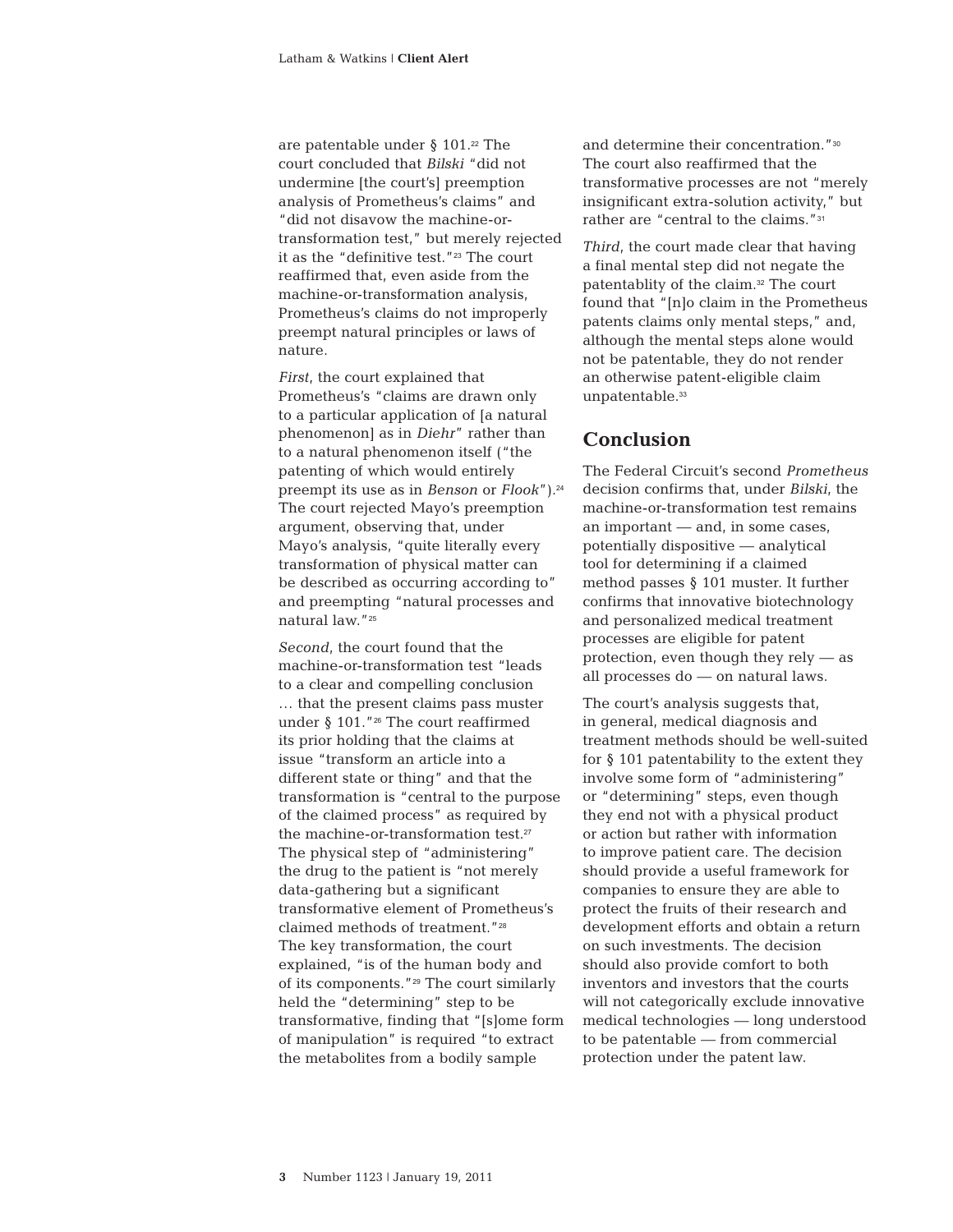#### **Endnotes**

- <sup>1</sup> *Prometheus Labs., Inc. v. Mayo Collaborative Servs.*, 581 F.3d 1336 (Fed. Cir. 2009).
- <sup>2</sup> *Mayo Collaborative Servs. v. Prometheus Labs., Inc.*, 130 S. Ct. 3543 (2010).
- <sup>3</sup> *See Prometheus Labs., Inc. v. Mayo Collaborative Servs.,* No 2008-1403, slip op., 2010 WL 5175124 (Fed. Cir. 2010). *See also Research Corp. Techs., Inc. v. Microsoft Corp*., — F.3d —, 2010 WL 4971008 (Fed. Cir. Dec. 8, 2010).
- 4 35 U.S.C. § 101.
- <sup>5</sup> *Diamond v. Chakrabarty*, 447 U.S. 303, 308 (1980).
- <sup>6</sup> *Diamond v. Diehr*, 450 U.S. 175, 185 (1981).
- <sup>7</sup> *See id.* at 192; *Gottschalk v. Benson*, 409 U.S. 63, 70 (1972).
- <sup>8</sup> *See* U.S. Patents 6,355,623 and 6,680,302.
- <sup>9</sup> Mayo Collaborative Services (d/b/a Mayo Medical Laboratories) and Mayo Clinic Rochester (which was later added as a defendant) are referred to collectively, or individually, as "Mayo."
- <sup>10</sup> *See Prometheus Labs., Inc. v. Mayo Collaborative Servs.*, No 04-cv-1200 (S.D. Cal. Nov. 21, 2005); *Prometheus Labs., Inc. v. Mayo Collaborative Servs.*, No. 04-cv-1200, 2008 WL 878910 (S.D. Cal. Mar. 28, 2008).
- <sup>11</sup> *Prometheus Labs.*, 2008 WL 878910, at \*6.
- <sup>12</sup> *Id*. at \*10.
- <sup>13</sup> *Prometheus Labs.*, 581 F.3d at 1349-50.
- <sup>14</sup> *Id*. at 1345-50.
- 15 130 S. Ct. at 3225 (quoting *Chakrabarty*, 447 U.S. at 308).
- <sup>16</sup> *Id.* at 3225, 3230 (quoting *Diehr*, 450 U.S. at 187). *See also Research Corp. Techs*., 2010 WL 4971008, at \*7 (applying *Bilski* and explaining that judicially-created exception to § 101 for abstractions will not preclude patent-eligibility unless "this disqualifying characteristic … exhibit[s] itself *so manifestly* as to override the *broad* statutory categories of eligible subject matter" (emphases added)).
- <sup>17</sup> *Bilski*, 130 S. Ct. 3226-27 (quoting *Benson*, 409 U.S. at 71).
- <sup>18</sup> *Id*. at 3228-29.
- <sup>19</sup> *Id*. at 3229-31.
- <sup>20</sup> *Mayo Collaborative Servs. v. Prometheus Labs., Inc.*, 130 S. Ct. 3543 (2010).
- <sup>21</sup> *Classen Immunotherapies, Inc. v. Biogen IDEC*, 304 F. App'x 866, 867 (Fed. Cir. 2008), *cert. granted, vacated and remanded*, 130 S. Ct. 3541 (2010). *Classen* remains pending on remand.
- <sup>22</sup> *Prometheus Labs., Inc. v. Mayo Collaborative Servs.*, No 2008-1403, slip op., 2010 WL 5175124 (Fed. Cir. 2010).
- <sup>23</sup> *Id*. at 14-15.
- <sup>24</sup> *Id*. at 12-13; *see also id.* at 15 (claims merely "recite a patent-eligible application of naturally occurring correlations"—they "do not wholly preempt all uses of the recited correlations").
- <sup>25</sup> *Id.* at 18.
- <sup>26</sup> *Id.* at 15.
- <sup>27</sup> *Id.* at 16 (quotation and citation omitted).
- <sup>28</sup> *Id.* at 18.
- <sup>29</sup> *Id.* at 16.
- <sup>30</sup> *Id.* at 18.
- <sup>31</sup> *Id.* at 19.
- <sup>32</sup> *Id.* at 21.
- <sup>33</sup> *Id.*